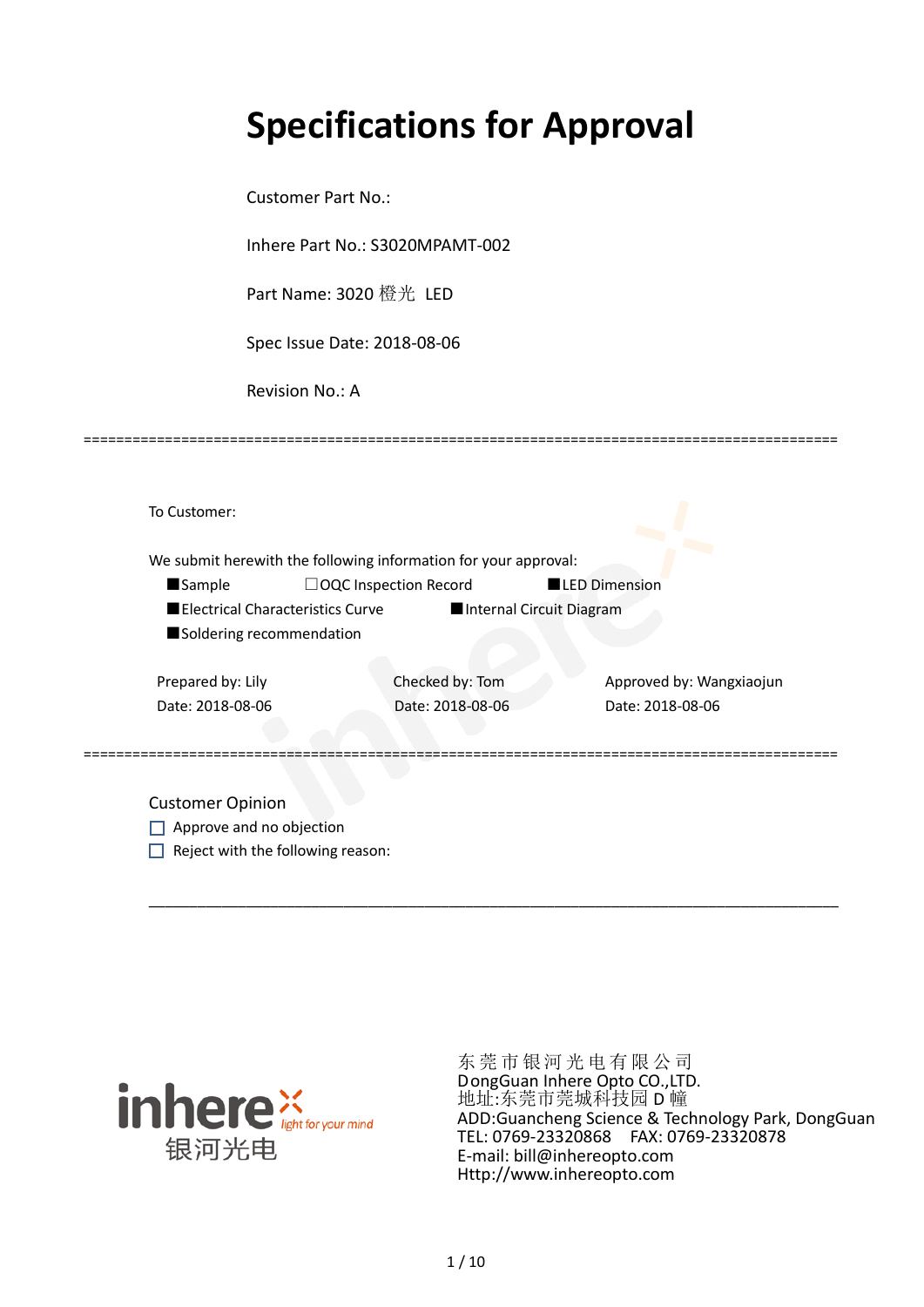#### **Features**

3.0mmⅹ2.0mm LED, 1.3mm thickness

Low power consumption

Wide view angle

Package: 3000pcs/reel

RoHS Compliant

#### **Applications**

Ideal for back light and indicator

Various colors and lens types available

## **Package outlines Recommend Pad Layout**



| Part No.       | <b>Emitted color</b> |         | Lens color               |
|----------------|----------------------|---------|--------------------------|
| S3020MPAMT-002 | Orange               | AlGaInP | <b>Water Transparent</b> |

#### Notes:

All dimensions are in millimeters (inches);

Tolerances are ±0.1mm (0.004inch) unless otherwise noted.

 $\circ$  +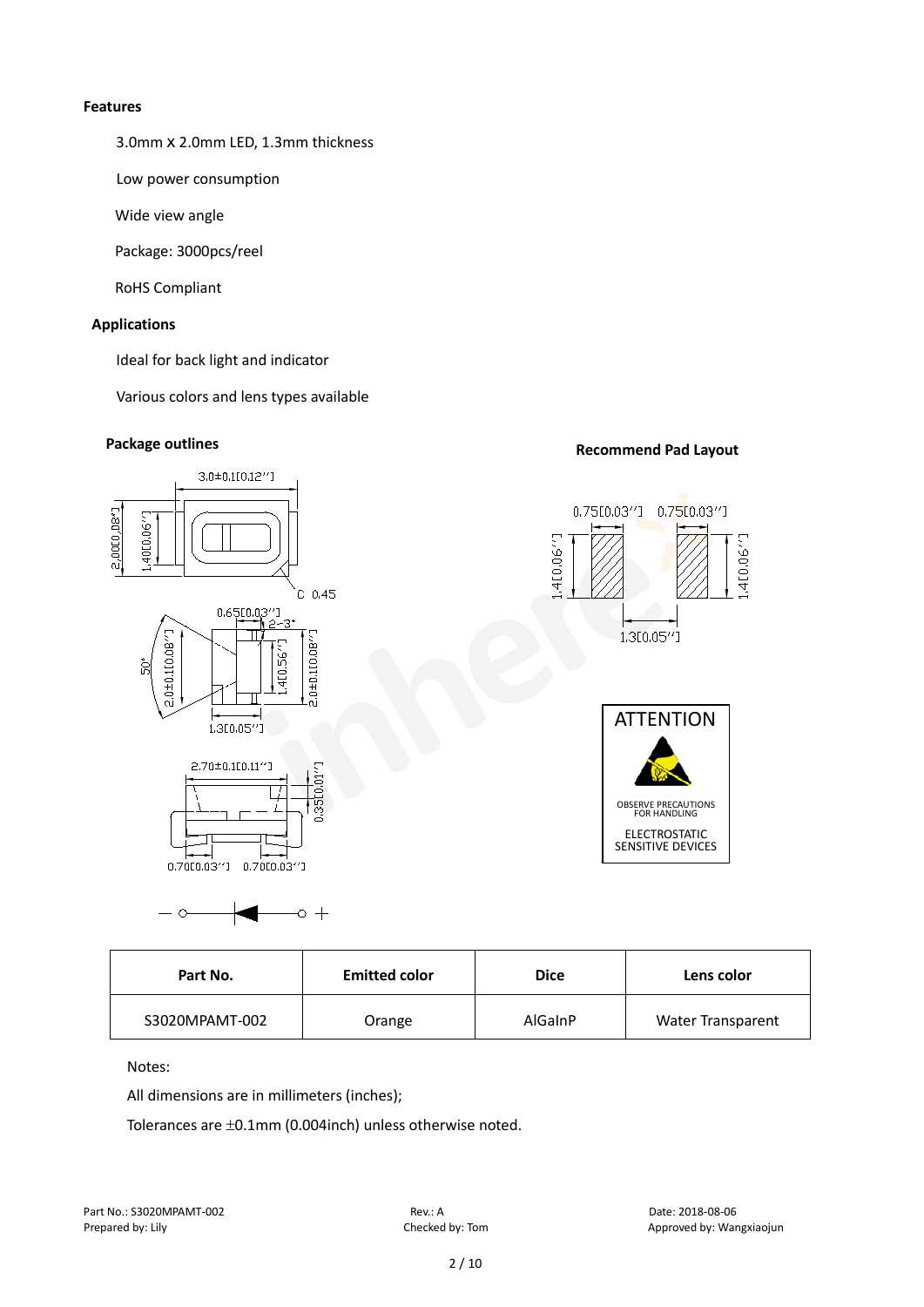# **Absolute Maximum Ratings (Ta=25**℃)

| Parameter                              | Symbol      | Value      | Unit         |
|----------------------------------------|-------------|------------|--------------|
| Forward current                        | If          | 30         | mA           |
| Reverse voltage                        | Vr          | 5          | $\vee$       |
| Power dissipation                      | Pd          | 72         | mW           |
| Operating temperature                  | Top         | $-40$ ~+80 | $^{\circ}$ C |
| Storage temperature                    | <b>Tstg</b> | $-40$ ~+85 | $^{\circ}$ C |
| Peak pulsing current (1/8 duty f=1kHz) | Ifp         | 125        | mA           |

# **Electro-Optical Characteristics (Ta=25**℃)

|                             | <b>Test</b>      |                  | Value |            |            |        |
|-----------------------------|------------------|------------------|-------|------------|------------|--------|
| Parameter                   | <b>Condition</b> | Symbol           | Min   | <b>Typ</b> | <b>Max</b> | Unit   |
| Wavelength at peak emission | $If=20mA$        | $\lambda p$      | --    | 608        |            | nm     |
| Spectral half bandwidth     | $If=20mA$        | $\Delta \lambda$ | --    | 18         | --         | nm     |
| Dominant wavelength         | $If=20mA$        | λd               | 600   | --         | 610        | nm     |
| Forward voltage             | $If=20mA$        | Vf               | 1.8   | --         | 2.4        | $\vee$ |
| Luminous intensity          | $If=20mA$        | Iv               | 500   | 700        |            | mcd    |
| Viewing angle at 50% lv     | $If=20mA$        | $2\theta$ 1/2    | $-$   | 120        | $-$        | Deg    |
| Reverse current             | $Vr = 5V$        | Ir               | --    | --         | 10         | μA     |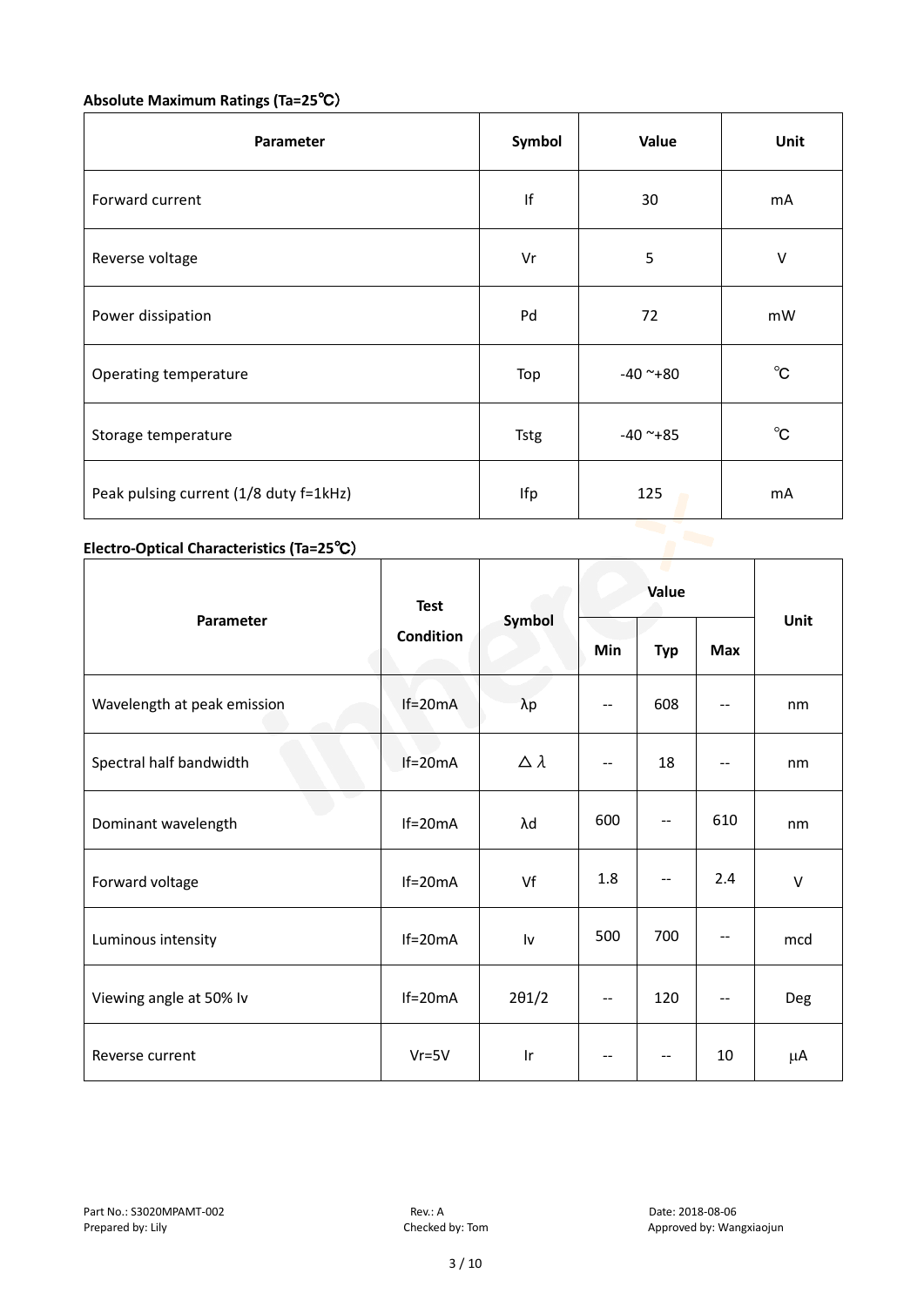#### **Optical characteristic curves**

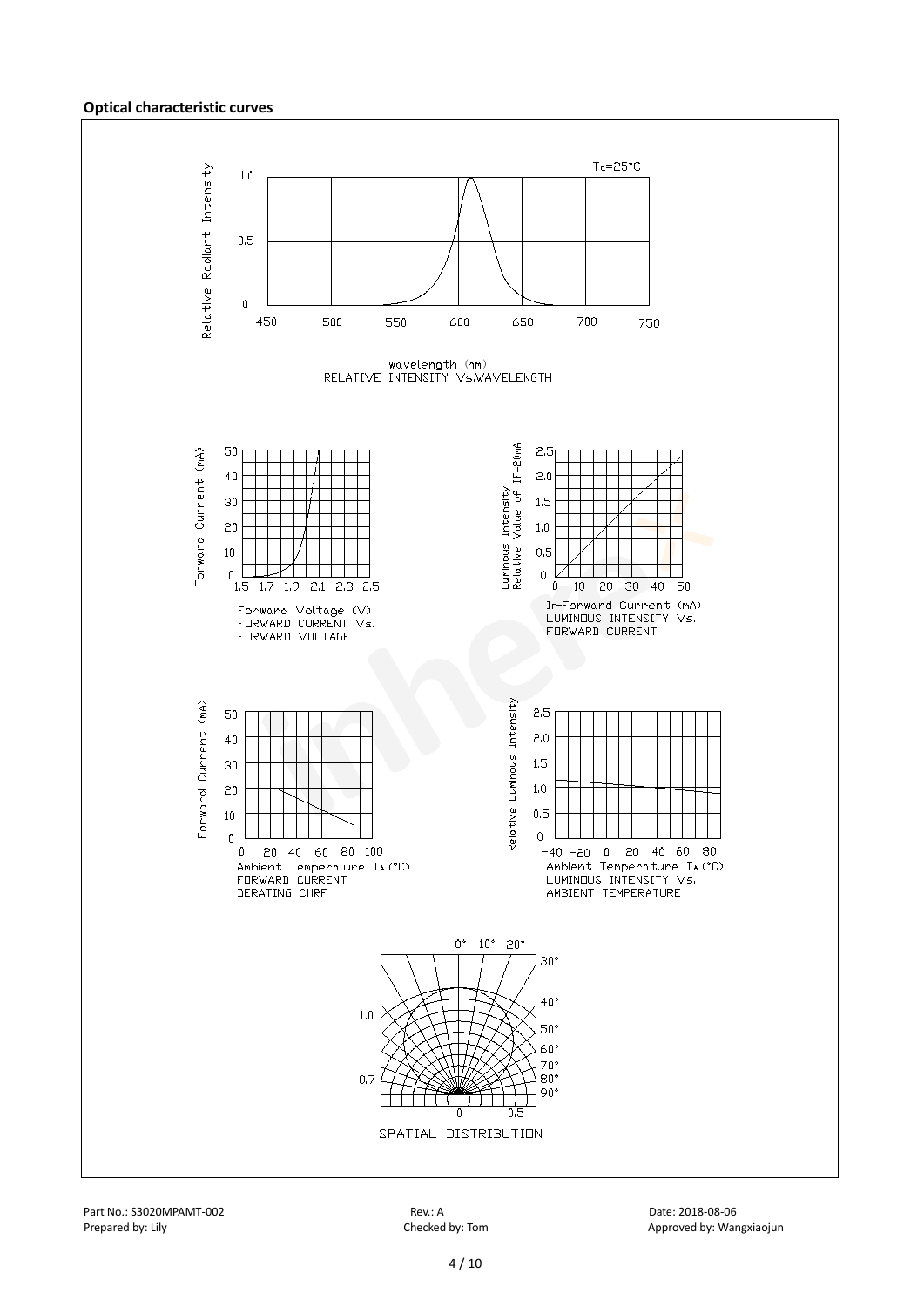#### **Reflow Profile**

Reflow Temp/Time



#### Notes:

- 1. We recommend the reflow temperature 245℃ (±5℃). The maximum soldering temperature should be limited to 260℃.
- 2. Don't cause stress to the epoxy resin while it is exposed to high temperature.
- 3. Number of reflow process shall be 2 times or less.

#### ■Soldering iron

Basic spec is  $\leq$  5sec when 320°C (±20°C). If temperature is higher, time should be shorter (+10°C $\rightarrow$ -1sec). Power dissipation of iron should be smaller than 20W, and temperatures should be controllable .Surface temperature of the device should be under 350℃.

#### **Rework**

- 1. Customer must finish rework within 5 sec under 340℃.
- 2. The head of iron cannot touch copper foil
- 3. Twin-head type is preferred.



Avoid rubbing or scraping the resin by any object, during high temperature, for example reflow solder etc.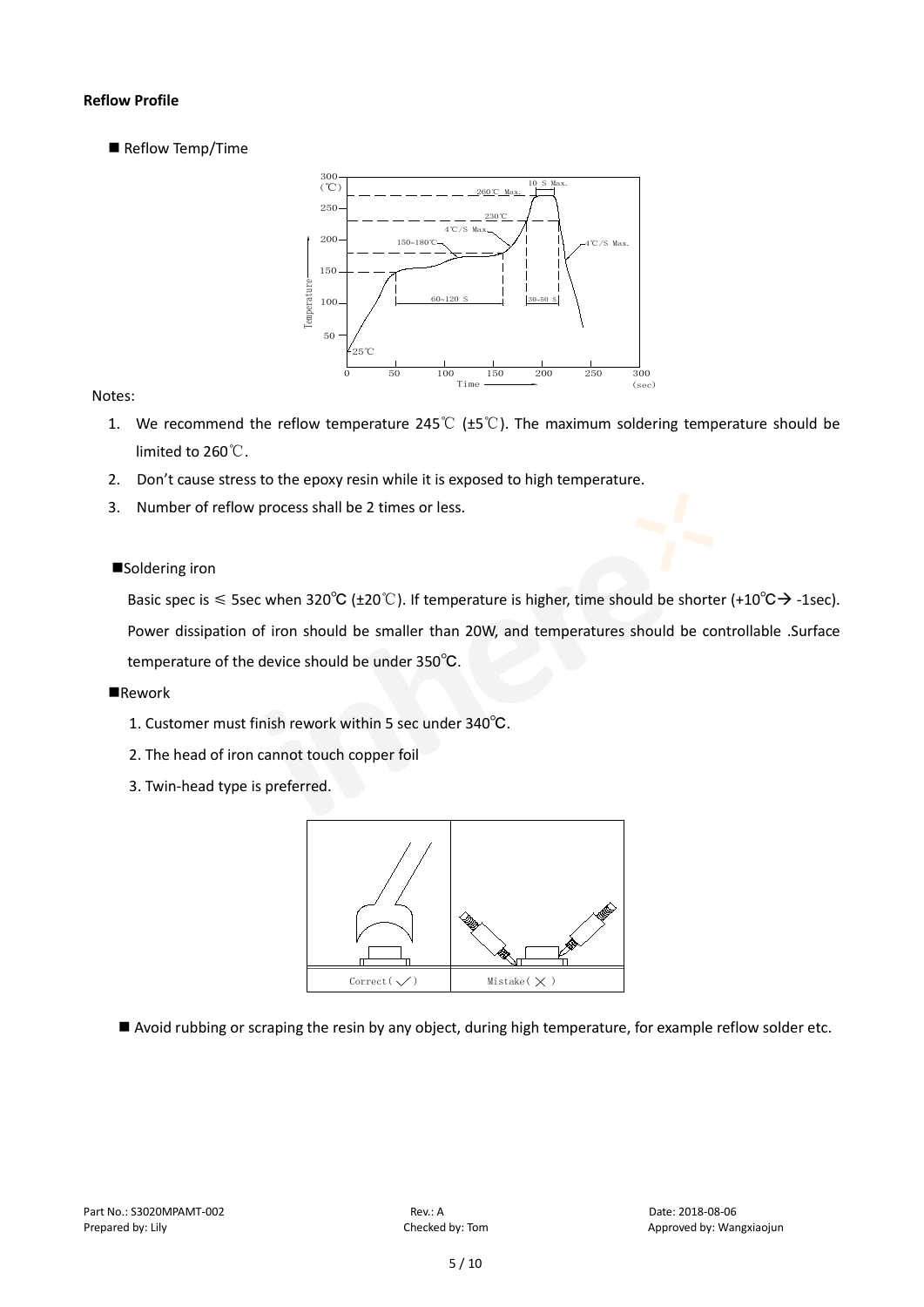#### T**est circuit and handling precautions**

Test circuit



■ Handling precautions

#### 1. Over-current-proof

Customer must apply resistors for protection; otherwise slight voltage shift will cause big current change

(Burn out will happen).

#### 2. Storage

2.1 It is recommended to store the products in the following conditions:

Humidity: 60% R.H. Max.

Temperature: 5℃~30℃

- 2.2 Shelf life in sealed bag: 12 month at <5℃~30°C and <30% R.H. after the package is opened, the products should be used within 24hrs or they should be keeping to stored at≦20 R.H. with zip-lock sealed.
- 3. Baking

It is recommended to baking before soldering. The Conditions is: 60±5℃/24hrs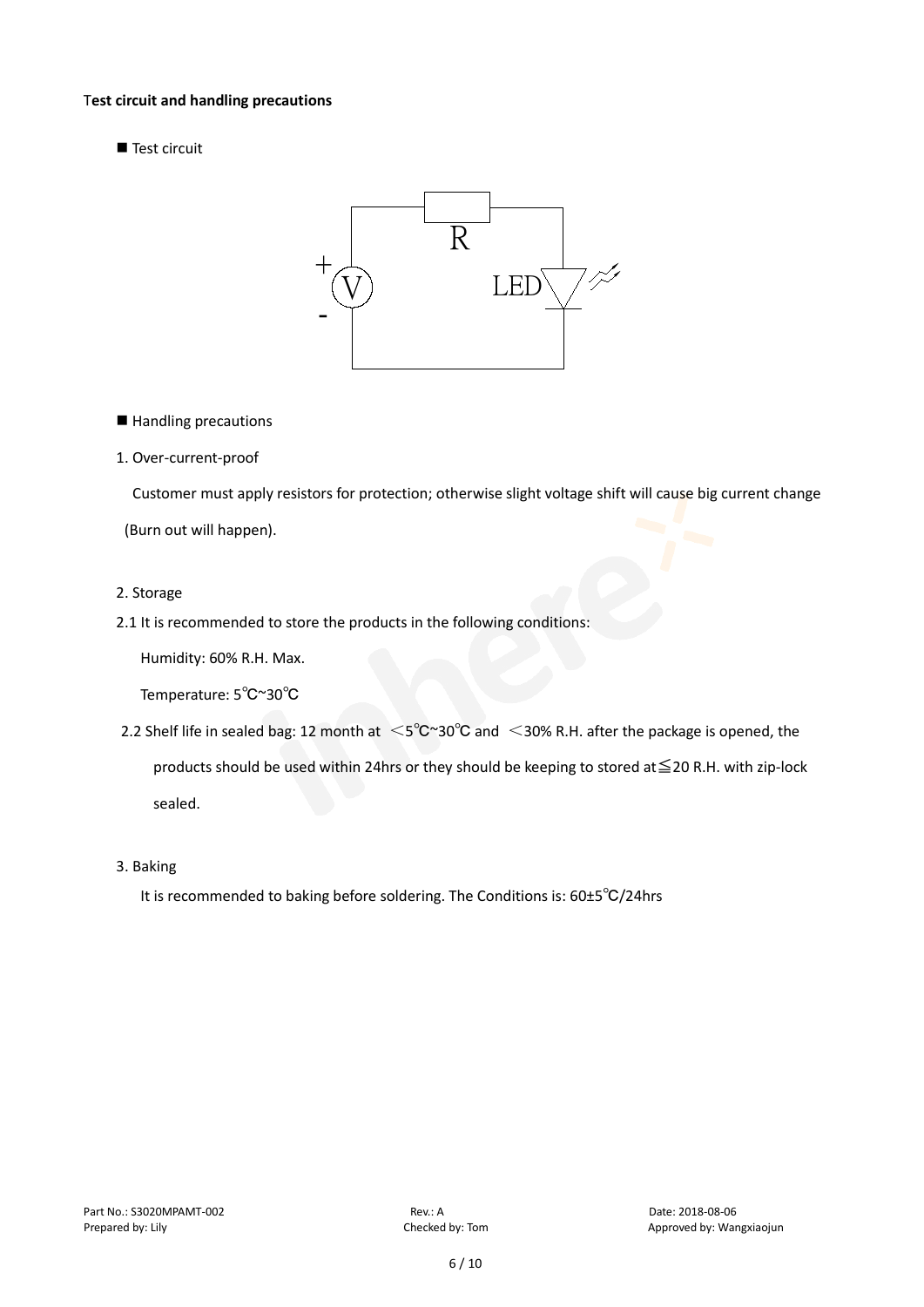### **Test Items and Results of Reliability**

| <b>Test Item</b>                                  | <b>Standard</b><br><b>Test Conditions</b><br><b>Test Method</b>                |                                | <b>Note</b> | <b>Number of</b><br><b>Test</b> |
|---------------------------------------------------|--------------------------------------------------------------------------------|--------------------------------|-------------|---------------------------------|
| <b>Reflow Soldering</b>                           | Ta=260 $\pm$ 5 °C, Time=10 $\pm$ 2S                                            | JB/T 10845-2008                | 3times      | 0/22                            |
| Salt Atmosphere                                   | Ta=35±3°C, PH=6.5 $\sim$ 7.2                                                   | GB/T 2423.17-2008              | 24hrs       | 0/22                            |
| Temperature Cycling                               | -40 $±5^{\circ}$ C<br>$30±1$ min<br>个→(25℃/5±1min)↓<br>100±5°C<br>$30±1$ min   | GB/T 2423.22-2012              |             | 0/22                            |
| <b>Thermal Shock</b>                              | Ta=-40±5 $\degree \text{C}$ $\sim$ 100±5 $\degree \text{C}$ ,<br>15±1min dwell | 100cycles<br>GB/T 2423.22-2012 |             | 0/22                            |
| High Humidity High Temp.<br>Cycling               | Ta=30±5 °C $\sim$ 65±5 °C,<br>GB/T 2423.4-2008<br>90±5%RH,24hrs/1cycle         |                                | 10cycles    | 0/22                            |
| High Humidity High Temp.<br>Storage Life          | Ta=85±5 °C, $\psi$ (%)=85±5%RH                                                 | GB/T 2423.3-2006               | 1000hrs     | 0/22                            |
| High Temperature<br><b>Storage Life</b>           | Ta=100±5°C, non-operating                                                      | GB/T 2423.2-2008               | 1000hrs     | 0/22                            |
| Low Temperature<br>Storage Life                   | Ta=-40±5℃, non-operating                                                       | GB/T 2423.1-2008               | 1000hrs     | 0/22                            |
| Life Test                                         | Ta=26±5℃,@20mA,<br>$\psi$ (%)=25%RH~55%RH                                      |                                | 1000hrs     | 0/22                            |
| High Humidity High Temp.<br><b>Operating Life</b> | Ta=85±5 $\degree$ C, @20mA,<br>$\psi$ (%)=85%RH                                | GB/T 2423.3-2006               | 500hrs      | 0/22                            |
| Low Temperature<br><b>Operating Life</b>          | Ta=-20±5℃,@20mA                                                                | GB/T 2423.1-2008               | 1000hrs     | 0/22                            |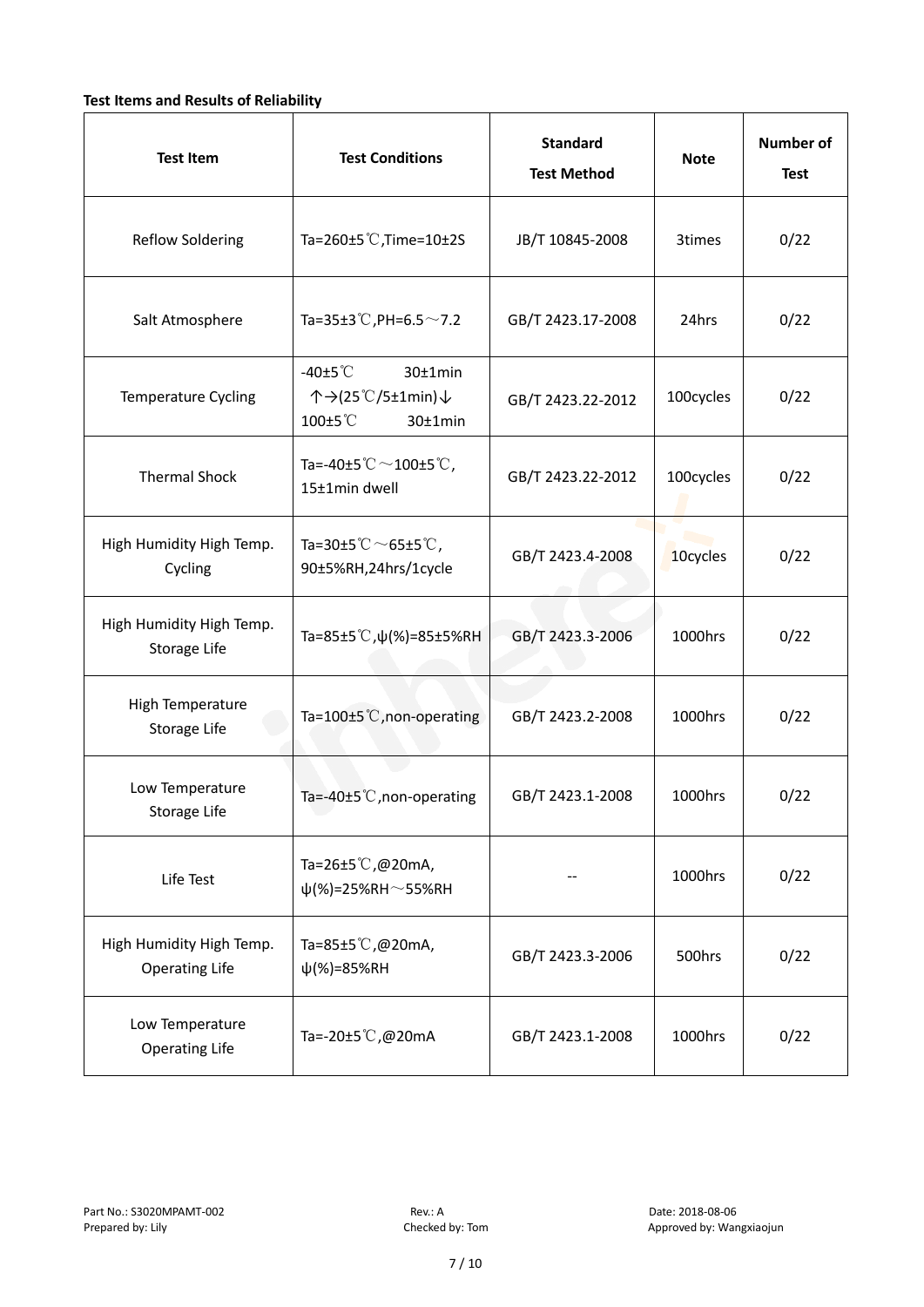#### **Forward Voltage Rank Combination (IF=20mA)**

| Rank                    | Min.    | Max. | Unit |
|-------------------------|---------|------|------|
| 7                       | $1.8\,$ | 1.9  |      |
| 8                       | 1.9     | 2.0  |      |
| 9                       | $2.0\,$ | 2.1  | V    |
| $\overline{\mathsf{A}}$ | 2.1     | 2.2  |      |
| B                       | 2.2     | 2.3  |      |
| r                       | 2.3     | 2.4  |      |

### **Luminous Intensity Rank Combination (IF=20mA)**

| Rank                                            | Min. | Max. | Unit |
|-------------------------------------------------|------|------|------|
| Q                                               | 500  | 630  |      |
| R                                               | 630  | 800  |      |
| S                                               | 800  | 1000 | mcd  |
|                                                 | 1000 |      |      |
| Dominant Wavelength Ranks combination (IF=20mA) |      |      |      |

#### **Dominant Wavelength Ranks combination (IF=20mA)**

| Rank      | Min. | Max. | Unit |
|-----------|------|------|------|
| Oa        | 600  | 602  |      |
| Ob        | 602  | 604  |      |
| Oc        | 604  | 606  | nm   |
| Od        | 606  | 608  |      |
| <b>Oe</b> | 608  | 610  |      |

#### **Group Name on Label (Example DATA: 9 R Oc 20)**

| <b>DATA:9 R Oc 20</b>                               | Vf(V)           | Iv (mcd) | λd (nm) | <b>Test Condition</b> |
|-----------------------------------------------------|-----------------|----------|---------|-----------------------|
| 9 $\rightarrow$ R $\rightarrow$ Oc $\rightarrow$ 20 | $2.0^{\sim}2.1$ | 630~800  | 604~606 | $IF=20mA$             |

#### Notes:

- 1. The tolerance of luminous intensity (Iv ) is  $\pm 15\%$ .
- 2. The tolerance of dominant wavelength is ±1nm.
- 3. This specification is preliminary.
- 4. This specification is a standard specification of our factory, can make in accordance with customer's special requirement.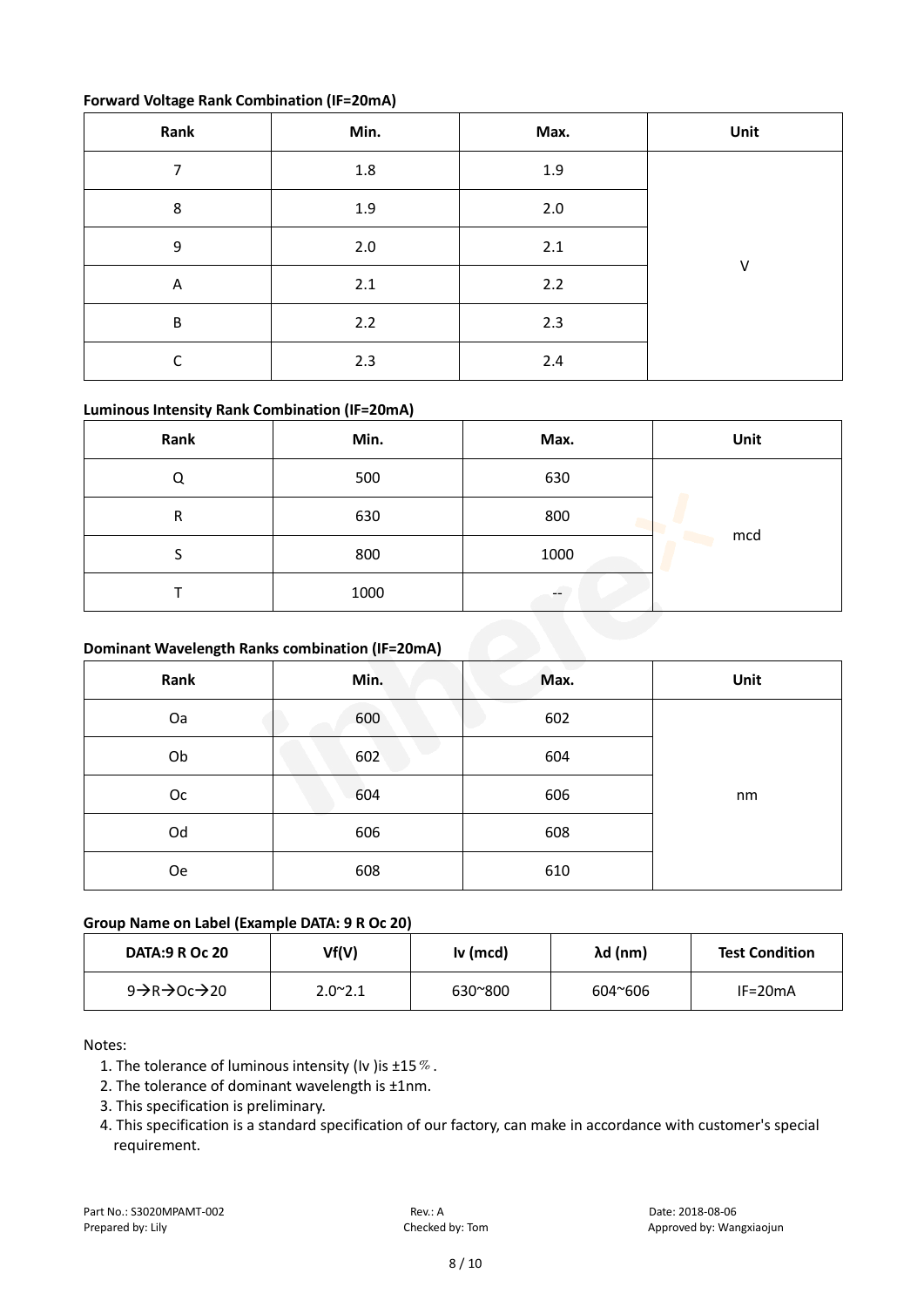#### **3020 Series SMD Chip LED Lamps Packaging Specifications**

- 
- Feeding Direction **Constanting Construction Constanting Operations Construction Constanting Construction Constanting Construction**







**Dimensions of Tape (Unit: mm)**



#### Notes:

- 1. Empty component pockets are sealed with top cover tape;
- 2. The maximum number of missing lamps is two;
- 3. The cathode is oriented towards the tape sprocket hole in accordance with ANSI/EIA RS-481 specifications.
- 4. 3,000pcs/Reel.